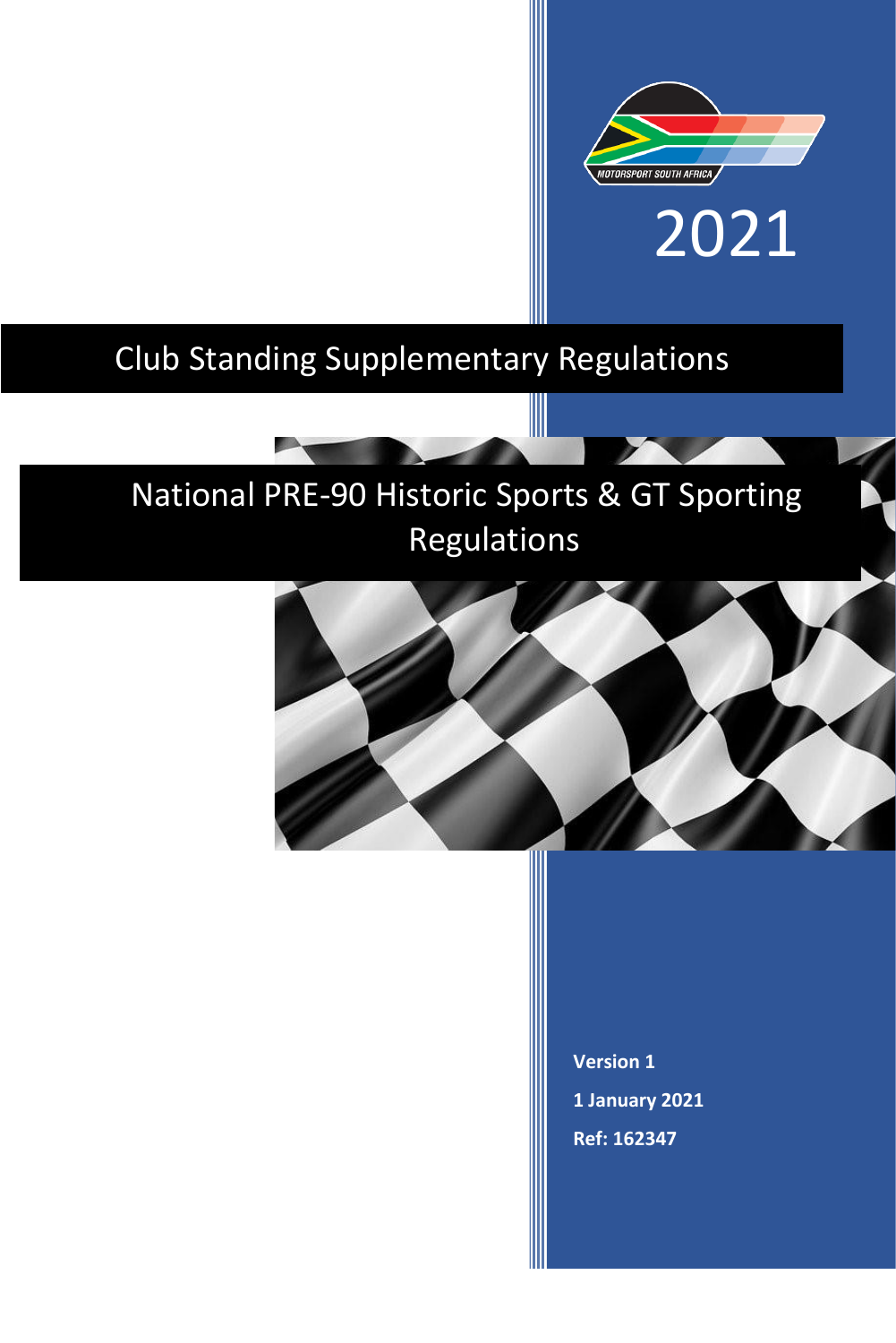# **REVIEW AND AMENDMENTS**

Motorsport South Africa (MSA) will periodically review these rules and will present the revised version to all members for agreement to publish the updated version.

Amendments and updates to the rules will be recorded in the Amendment Record, detailing the updated version, date of approval of the amendment and a short summary of the amendment.

# **AMENDMENT RECORD**

| Modified SSR / Art | <b>Date Applicable</b> | <b>Date of Publication</b> | <b>Clarifications</b> |
|--------------------|------------------------|----------------------------|-----------------------|
|                    |                        |                            |                       |

# **1. HRSA MISSION STATEMENT**

- 1. To promote and preserve era correct historic racing saloon cars in South Africa.
- 2. In the effort to stay historically correct for the period we will use the FIA Appendix K as our guideline.
- 3. To ensure and promote free and fair competition.
- 4. To encourage new and existing members to compete.
- 5. To preserve and promote the spirit and heroes of South African saloon car racing
- 6. To ensure cost effective participation.
- 7. To provide entertainment for spectators and value for money for sponsors.
- 8. To ensure a reasonable level of safety and promote safe driving standards.
- 9. To Encourage international participation at international events.
- 10. To respect and abide by the decision of the empowered officials.

# **2. CONTROLLERS**

The controllers of the Historic Racing South Africa Club Sprint Championship for Pre-1990 Historic Sports & GT Cars shall be Historic Racing South Africa (hereafter referred to as HRSA). The MSA GCRs and SSRs, which shall prevail in the event of a conflict, must be read and understood in conjunction with these rules and regulations.

**2.1.** The championships will be known as the HRSA Club Historic Sprint Championships ("the Championship(s)").

# **3. ELIGIBILITY OF COMPETITORS**

- **3.1.** The following eligibility for cars shall apply to Sports & GT cars introduced before 31st December 1990 and that comply with the HMC National Technical Regulations for Historic Sports & GT cars,
- **3.2.** The relevant HRSA committee shall draw up lists of Sports & GT and 2 Door Saloon Cars that were eligible as S&GT cars in the period, and cars will only be allowed to compete in the category allocated according to these lists. In the event of a dispute, the matter of which category a car may compete in will be determined by the relevant HRSA committee.
- **3.3.** Only cars that have a valid HTP that has been registered with MSA shall be eligible to compete in the MSA Northern Region Regional Historic Sprint Championships.

The last page of the HTP (declaration) must be copied annually after compliance approval and a copy forwarded to the Sporting Co-ordinator – Circuit and Karting at MSA to keep on file. A change in ownership of the car requires a new HTP.

**3.4.** Drivers must hold a current and valid MSA licence that is applicable to this series. MSA circuit racing licences can be obtained by making application to MSA on the appropriate form. (see the MSA handbook for details).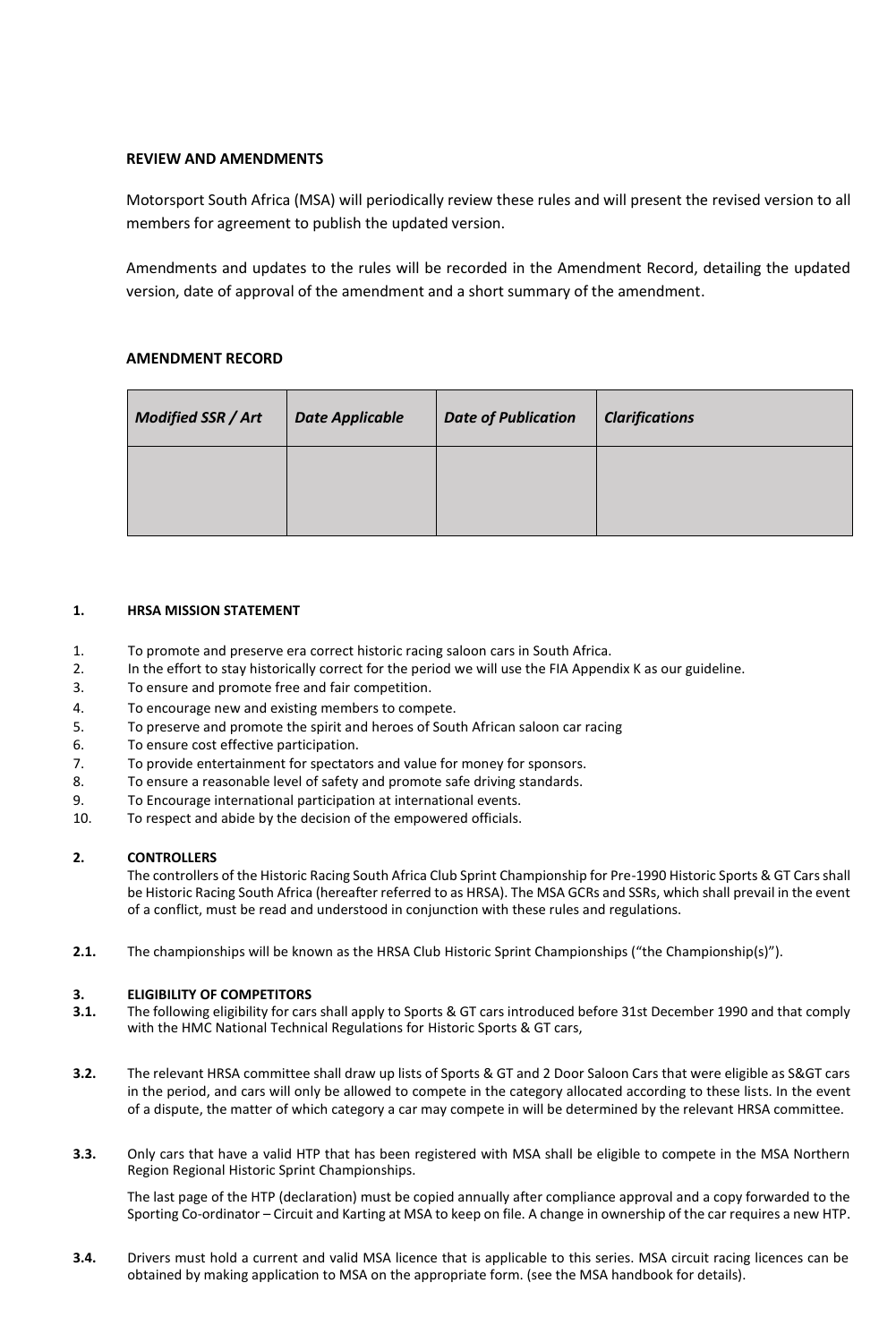#### **3.5. SPONSORS EXPOSURE**

Advertising material, as deemed necessary by the relevant HRSA committee in terms of the promotion of a series

sponsor/s shall be displayed on each competitor's car and/or racing apparel and in a specified position.

- **3.6.** Should such advertising material not be placed on a competing vehicle, that vehicle will not be allowed to participate in any qualifying session or race until such time as the specified advertising material is placed on the vehicle.
- **3.7.** The amount of advertising coverage on a vehicle is free.

#### **4. INCIDENTS ON TRACK**

- **4.1.** Competitors involved in incidents are required by MSA to submit a report to the Clerk of the Course (CoC) within 30 minutes of the finish of the practice or race. The relevant HRSA committee may, in the absence of any incident report to the CoC, request incident reports from competitors which will be referred to the CoC. MSA Circuit Racing SSR 61 applies.
- **4.2.** The HMC Sporting Working Group Code of Driver Conduct shall apply to this series**.**
- **4.3.** The CoC will apply any such penalties as may be provided for in the MSA GCR's and SSR's.
- **4.4.** Competitors must undertake to race within the spirit of the regulations and CoC together with the relevant HRSA committee will be the final judge of fact.
- **4.5.** In the event of an incident all parties involved will be put under observation, a yellow card will be issued to the competitor and a yellow sticker will be placed on the cars involved.
- **4.6.** When a competitor is issued with a yellow card, he, she will be under observation for the following two race meetings in which he/she competes (irrespective of the season). If the competitor is penalized with three yellow cards, the second yellow automatically becomes a red card.
- **4.7.** In the event of a competitor being penalized with a red card he/she will automatically be banned from competing in the following 2 race heats (an Endurance Series race will qualify as 1 heat for this clause and 5.8 below) even if it includes the second heat on the day. Should the second heat be at the start of the next meeting, the competitor will not start heat 1 and will start from pit lane for heat 2.
- **4.8.** Two red cards in any one season will automatically exclude the competitor for the rest of the season. If the rest of the season has only 1 heat left the red card will be extended to the first heat of the following season.
- 4.9. Yellow and/or Red cards may be issued by the HRSA S&GT committee in their sole discretion, to competitors for reckless and /or dangerous driving, unsportsmanlike behaviour and/or contravention of MSA regulations after taking into account all the facts relating to the incident.
- 4.10. The competitor has a right of appeal to the HRSA S&GT committee within seven days of notification of the award of a card. After hearing the appeal of the competitor, the sub-committee shall have the right to change or abide by their decision. Such a decision will then become final.

# **5. GENERAL RULES**

- **5.1.** The Championships will be run over a minimum of 7 rounds (events) per annum. Should more than 7 rounds be held, each competitor's lowest scoring round (event) will be disregarded when calculating the final championship standings.
- 5.2. The S&GT cars will race as a combined race with the relevant Pre '80 Saloon car categories and classes. They will be scored as a separate Championship and run under all the Rules and Regulations of Pre '90 S&GT. Should there be an entry of more than 10 S&GT cars at an event the HRSA has the right to run the category as a separate race, but this will be done solely at their discretion of the relevant HRSA Committees. Competitors racing in both Sports and GT and saloon Car categories will have to nominate a single category when races are combined.
- **5.3.** The minimum sprint race distance shall be 30 kilometres.
- **5.4.** Each round shall consist of either (2) two-sprint races or (1) one race the minimum equivalent distance of (2) two sprint races. For the latter, double points will be awarded.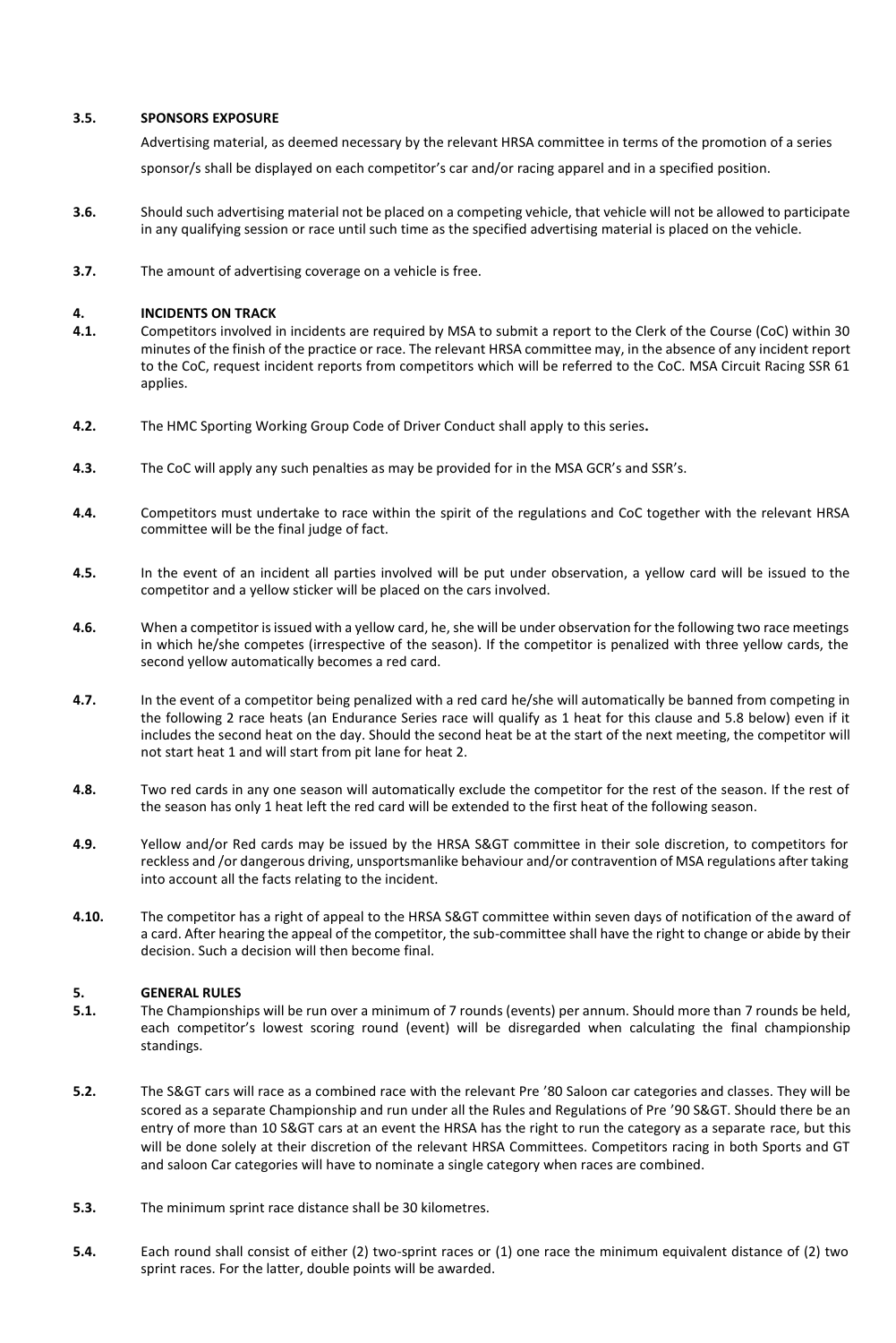- **5.5.** The grid for race one of a round will be determined by qualifying times in official practice.
- **5.6.** The grid for race two of a round will be determined by the finishing order from race one. Should a driver not finish the first race, they may start behind the last car of their relevant class. Should a car not attend qualifying it will be placed on the grid in the next position behind the slowest qualifier in its class, even if cars of a slower class may be ahead of it.
- **5.7.** The start of each race will be by way of a rolling start.
- **5.8.** No on board timing devices or radio or any other communication devices are allowed in competitors' cars. Pit Lane signalling is permitted.
- **5.9.** Points will be scored in classes on the following basis for each race:

1st: 10 points 2nd: 9 points 3rd: 8 points 4th: 7 points 5th: 6 points 6th: 5 points 7th: 4 points 8th: 3 points 9th: 2 points 10th: 1 point

- 6.10 Where an event is held with more than one race, each race will be scored as a separate race. Where an event is run with only one race of longer duration, double points will be scored.
- 6.11 Subject to clause 6.12, a competitor may accumulate points from more than one class during the season, towards the Championships. All class points shall be scored in the relevant class in which the car raced.
- 6.12 Should a competitor enter more than one class on one day, in the case of where classes are split to form two races, the competitor must nominate which class result will be scored toward the Championship prior to official qualifying. Failure to do so will result in the lower of the two results counting toward the Championship, even if the lower result is a non-finish.
- 6.13 For any championship event at a circuit outside Gauteng, a competitor who participates by commencing a lap, whether in practice (official or unofficial) or in a race, will be awarded an extra ten points towards the Championship.
- 6.14 Should three or fewer cars in a particular class start official practice at an event, the championship points for that class will be awarded as follows for each race:

| Three cars                  | Two cars | One car       |
|-----------------------------|----------|---------------|
| 1st: 9 points 1st: 8 points |          | 1st: 7 points |
| 2nd: 8 points 2nd: 7 points |          |               |
| 3rd: 7 points               |          |               |

- 6.15 In the case of a tie, the competitor with the greater number of 1st place points will be declared the Champion. If this does not resolve the tie, then the greater number of 2nds failing this, 3rds and so on until the tie is resolved. If a tie still remains, MSA shall declare a winner on such basis as it deems fitting.
- 6.16 If this does not resolve the tie, then the greater number of 2nds failing this, 3rds and so on until the tie is resolved. If a tie still remains, MSA shall declare a winner on such basis as it deems fitting.

#### **6. VEHICLE CLASSIFICATION**

**6.1.** The final decision as to the classification type of any vehicle shall rest with the HRSA, which shall be entitled to make that decision in its sole discretion. Aspirant competitors are strongly advised to consult with the HRSA regarding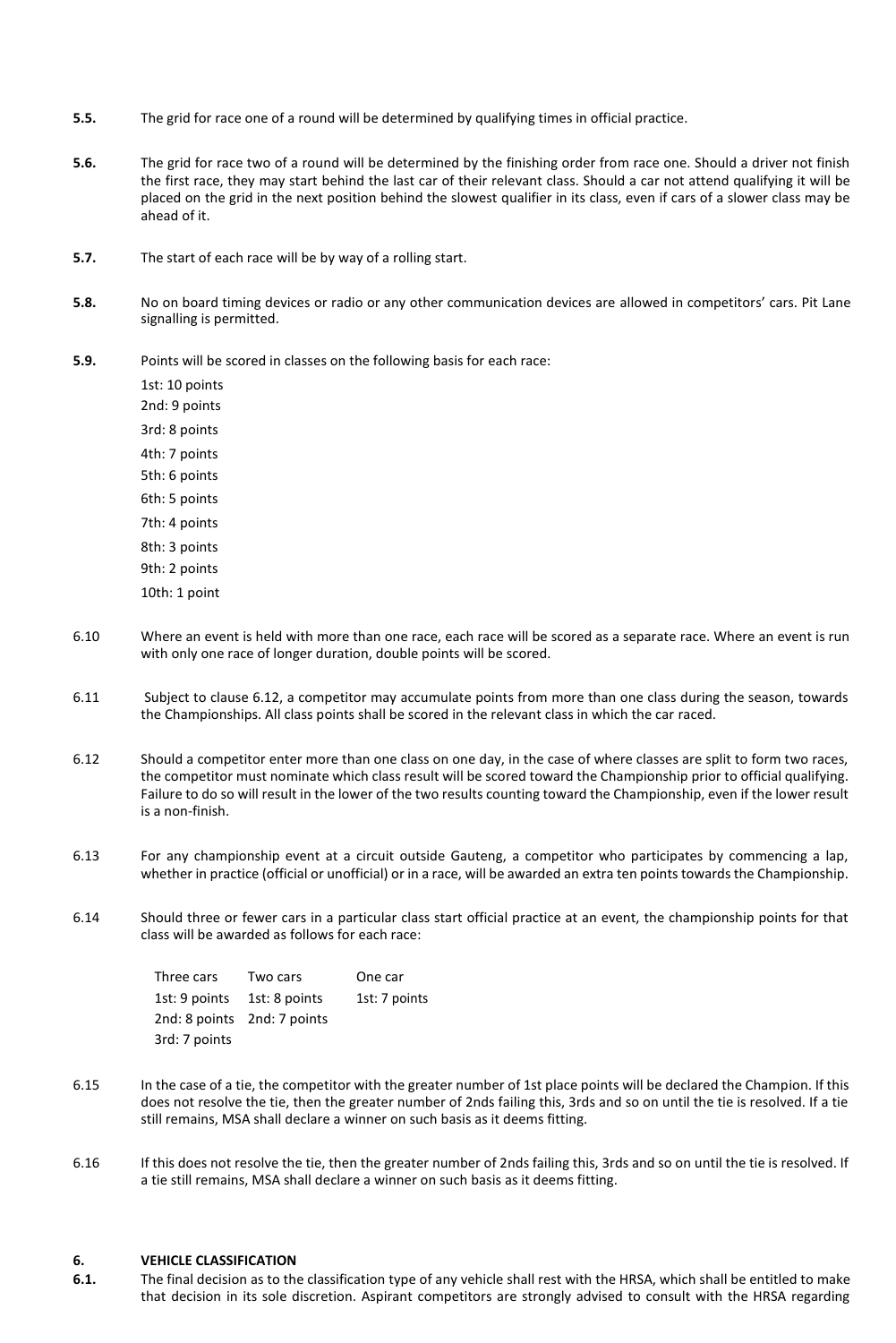compliance with the Technical Regulations prior to starting their investment programme. The relevant HRSA committee shall, upon submission of a MSA HMC Historic Technical Passport (hereafter referred to as a HTP) by the competitor, determine the class in which such vehicle shall race in the Championships.

- **6.2.** No car shall be permitted to race in the Championships unless the owner/competitor has a valid HTP approved by the relevant TC and is registered with the HMC.
- **6.3.** Competitors will be required to complete a HTP for every vehicle to be raced, and on which full details of engine, gearbox, suspension, lightweight panels, wheel sizes, etc. and any other information required by the HRSA, shall be recorded. Competitors will also be required to use the new type MSA SCRUTINEERING / LOGBOOK. Before a vehicle is registered for the year, the HRSA shall approve the colour (which shall be of the period), condition and general appearance of the vehicle.
- **6.4.** Any competitor whose vehicle is found by the TC to differ in specification from his/her HTP and/or logbook will be requested to make the necessary changes.
- **6.5.** Should a competitor be requested in writing by the TC on behalf of the HMC to make any changes to the vehicle, including its appearance or colour scheme, and should such competitor fail to comply with the requests of the HMC within 90 days, the vehicle shall be de-registered by the HMC, and will not be eligible for participation in this Championship or any historic event.
- **6.6.** It is the competitor's responsibility to ensure that the HTP reflects the cars current status at each race meeting. If the car at a race meeting is found to differ in any way from the HTP then MSA GCR Part VIII Penalties Clause 176 Penalties for Technical Infringements will be invoked.

# **7. CLASS STRUCTURE**<br>**7.1.** All competitors will

- **7.1.** All competitors will race in time classes as published by the HMC from time to time. Time classes will be issued as an appendix to these regulations.
- **7.2.** The relevant HRSA committee shall determine the class in which a new car/driver combination shall compete. This initial class allocation will be one class higher than where the relevant HRSA committee believes the car/driver combination should compete. After two events, the class will be reviewed and the car/driver combination will be placed in the correct class. The competitor will have the right to apply to have the points re-calculated to score the car in the correct class.
- **7.3.** The relevant HRSA committee shall have the right to change a competitor's class at their sole discretion at any time.
- **7.4.** Save in the case where the HRSA is of the view (at its sole discretion) that exceptional circumstances prevail, a class change to a higher class (Class A being the highest) will automatically take place, if during the same season a competitor, on any official lap at an event, whether in practice or a race, breaks his/her class time by lapping faster on any single lap at two events at different circuits.
- **7.5.** Any class change shall take effect from the next event (whether in the same season or the next).
- **7.6.** If a competitor laps faster than the immediate break time, he/she will be moved up a class immediately, either in the race following qualifying where the break-out took place or at the next race where the break-out occurred in a race and notification may be given on the spot by any committee member from the relevant HRSA committee.
- **7.7.** The relevant HRSA committee may review any class change in terms of 8.2 in its discretion on written application by the competitor, supported by good reason, after two events have passed in which the competitor has participated.
- **7.8.** A competitor may at any time apply to the relevant HRSA committee in writing with supporting documentation, to change a vehicle from a higher class to a lower class (eg from Class E to Class F). Should this class change be allowed,